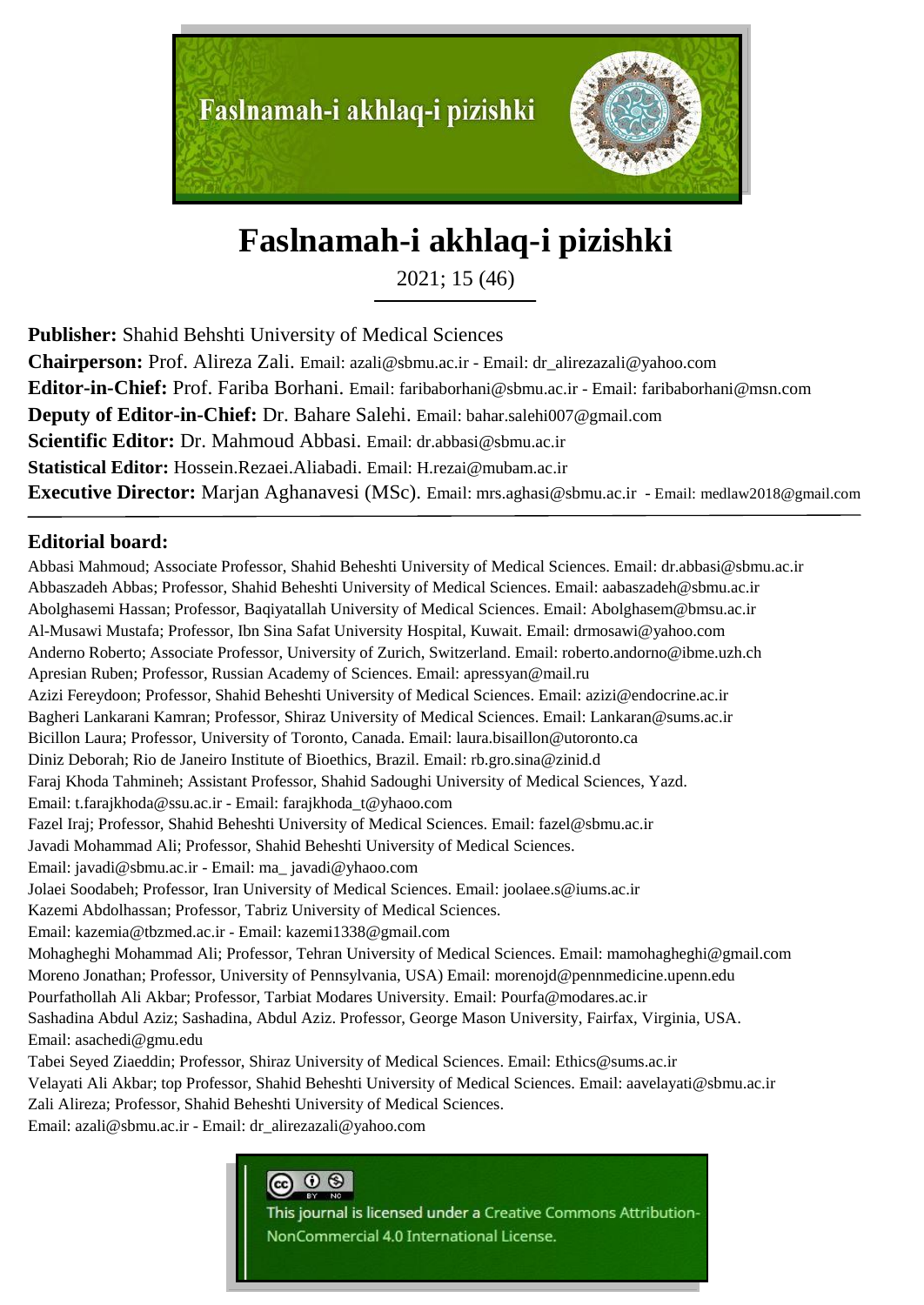

**مجلٍ اخالق پششکی**

**علمی ـ پژيَشی** دوره پانزدهم، شماره چهلوششم، ۱٤۰۰

<mark>صاحب امتیاز:</mark> مرکز تحقیقات اخلاق و حقوق پزشکی دانشگاه علوم پزشکی شهید بهشتی Email: azali@sbmu.ac.ir - Email: dr\_alirezazali@yahoo.com .زالی علیرضا دکتر **:مسؤيل مدیز** Email: faribaborhani@msn.com - Email: faribaborhani@sbmu.ac.ir .اویَبر فریبا دکتر **:سزدبیز** معاون سردبیر: دکتر بها<sub>د</sub>ه صالحی. Email: bahar.salehi007@gmail.com **دبیز علمی:** دکتر محمًد عباسی. ir.ac.sbmu@abbasi.dr :Email **دبیز علمی آماری:** حسیه رضایی علی آبادی. ir.ac.mubam@rezai.H :Email Email: mrs.aghasi@sbmu.ac.ir - Email: medlaw2018@gmail.com .سیًٌآقاو مرجان **:اجزایی مدیز**

#### **َیأت تحزیزی:ٍ**

آپرسیان روبن؛ استاد، آکادمی علوم روسیه. Email: apressyan@mail.ru آندرنو روبرتو؛ دانشیار، دانشگاه زوریخ، سوئیس. Email: roberto.andorno@ibme.uzh.ch ابوالقاسمی حسن؛ استاد، دانشگاه علوم پزشکی بقیه الله. Email: Abolghasem@bmsu.ac.ir الموسوی مصطفى؛ استاد، دانشگاه بیمارستان ابن سینای سفات، کویت. Email: drmosawi@yahoo.com باقری لنکرانی کامران؛ استاد، دانشگاه علوم پزشکی شیراز. Email: Lankaran@sums.ac.ir بیسیلون لورا؛ استاد، دانشگاه تورنتو، کانادا. Email: laura.bisaillon@utoronto.ca پور-فتح الله علی اکبر؛ استاد، دانشگاه تربیت مدرس. Email: Pourfa@modares.ac.ir تابعی سید ضیاء-الدین؛ استاد، دانشگاه علوم پزشکی شیراز. Email: Ethics@sums.ac.ir جوادی محمد علی؛ استاد، دانشگاه علوم پزشکی شهید بهشتی. Email: javadi@sbmu.ac.ir - Email: ma\_ javadi@yhaoo.com جولایی سودابه؛ دانشیار دانشگاه علوم پزشکی ایران. Email: joolaee.s@iums.ac.ir دینیز دبورا؛ انستیتوی اخلاق زیستی ریودوژانیرو، برزیل. Email: rb.gro.sina@zinid.d زالی علیرضا؛ استاد، دانشگاه علوم پزشکی شهید بهشتی. Email: azali@sbmu.ac.ir - Email: dr\_alirezazali@yahoo.com ساشادینا عبدالعزیز؛ استاد، دانشگاه جرج میسون، فرفکس، ویرجینیا، ایالات متحده. Email: asachedi@gmu.edu عباس زاده عباس؛ استاد، دانشگاه علوم پزشکی شهید بهشتی. Email: aabaszadeh@sbmu.ac.ir عباسی محمود؛ دانشیار، دانشگاه علوم پزشکی شهید بهشتی. Email: dr.abbasi@sbmu.ac.ir عزیزی فریدون؛ استاد، دانشگاه علوم پزشکی شهید بهشتی. Email: azizi@endocrine.ac.ir فاضل ایرج؛ استاد، دانشگاه علوم پزشکی شهید بهشتی. Email: fazel@sbmu.ac.ir فرج خدا تهمینه؛ استادیار، دانشگاه علوم پزشکی شهید صدوقی یزد. Email: t.farajkhoda@ssu.ac.ir - Email: farajkhoda\_t@yhaoo.com Email: kazemia@tbzmed.ac.ir - Email: kazemi1338@gmail.com . بریز . Email: kazemia@tbzmed.ac.ir - Email: kazemi محققی محمد علی؛ استاد، دانشگاه علوم پزشکی تهران. Email: mamohagheghi@gmail.com مورنو جاناتان؛ استاد، دانشگاه پنسیلوانیا، ایالات متحده. Email: morenojd@pennmedicine.upenn.edu ولايتی علی اکبر؛ استاد ممتاز، دانشگاه علوم پزشکی شهید بهشتی. Email: aavelayati@sbmu.ac.ir

#### **@ 0 9**

<mark>مجله اخلاق بزشکی</mark> دارای رتبه علمی بژوهشی از کمیسیون نشریات علوم بزشکی کشور (https://irisweb.ir)، وابسته به مرکز تحقیقات اخلاق و حقوق پزشکی دانشگاه علوم پزشکی شـهید بهشتی بوده و به صورت پیوسته (Continuous) منتشر می شود. این مجله، یک مجله الکترونیکی (بر خط) است که به زبان فارسی به همراه چکیده انگلیسی با دسترسی آزاد (Open Access)چاپ می شود و تابع سیاست دسترستی باز از نوع CC BY-NC 4.0) می باشد. براساس این مجوز استفاده از مطالب مجله با ذکر منبع آزاد است؛ اما نباید مورد استفاده تجاری قرار گیرد.